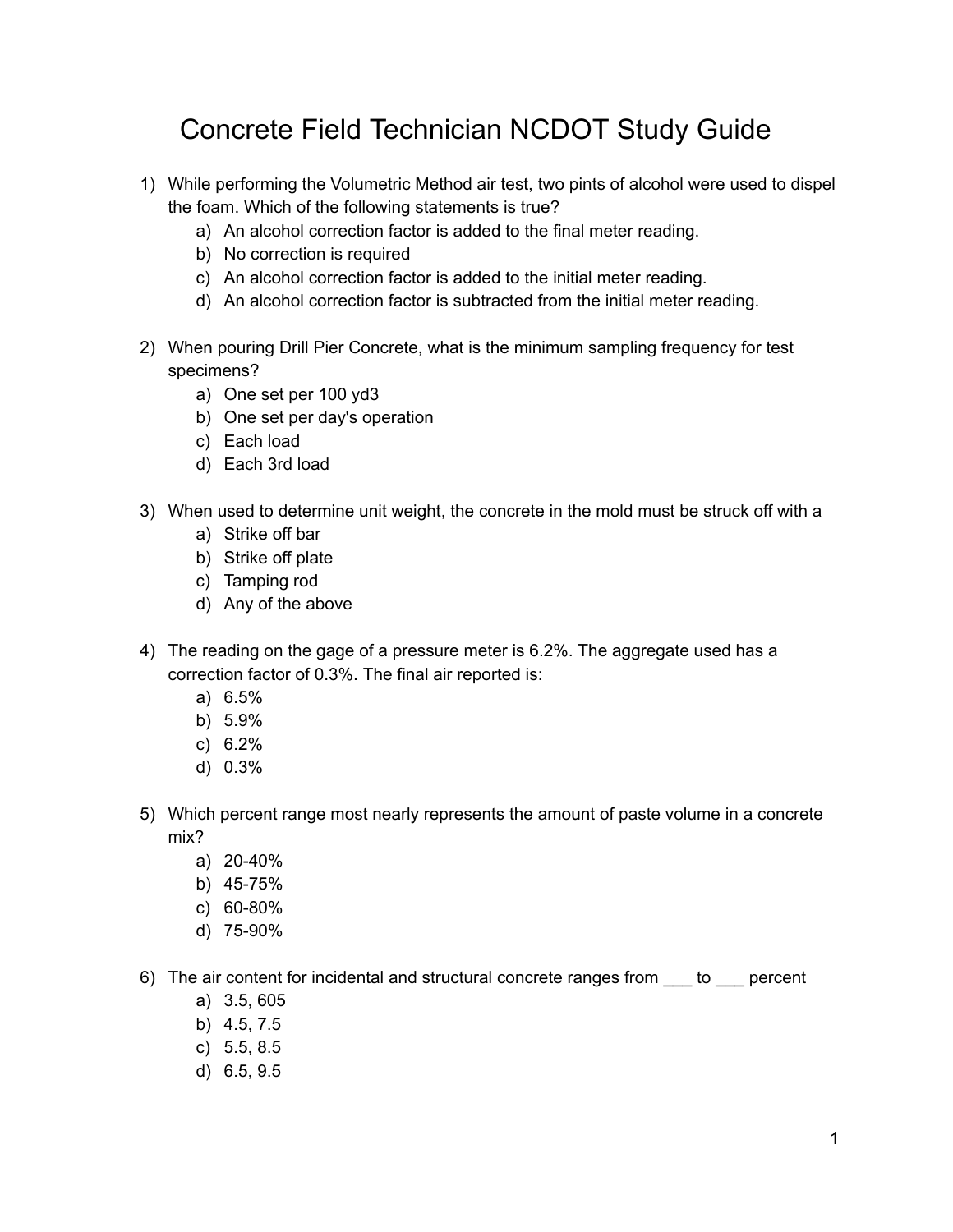- 7) Components of concrete that are heated due to cold conditions are heated to a maximum temperature of \_\_\_\_\_\_\_ degrees Fahrenheit by NCDOT specifications.
	- a) 85
	- b) 95
	- c) 150
	- d) 210
- 8) When water is added to concrete in the mixer at the job site, the minimum number of revolutions placed on the mixer is:
	- a) 15
	- b) 20
	- c) 25
	- d) 30
- 9) After consolidation of the unit weight sample, a small amount of concrete can be added to correct for any deficiencies.
	- a) True
	- b) False
- 10) Calculate the air content using the following weights: Theoretical Unit Weight 150.05 pcf Actual Unit Weight 140.75 pcf
	- a) 6.2%
	- b) 5.8%
	- c) 4.3%
	- d) 6.75%
- 11) The minimum size sample for one set of concrete test specimens is:
	- a) 0.1 cubic foot
	- b) 0.5 cubic foot
	- c) 1.0 cubic foot
	- d) 2.0 cubic foot
- 12) The minimum set(s) of cylinders to be made on an NCDOT project for class AA concrete on an 87 yd3 pour is:
	- a) 1 set
	- b) 2 set
	- c) 3 set
	- d) 4 set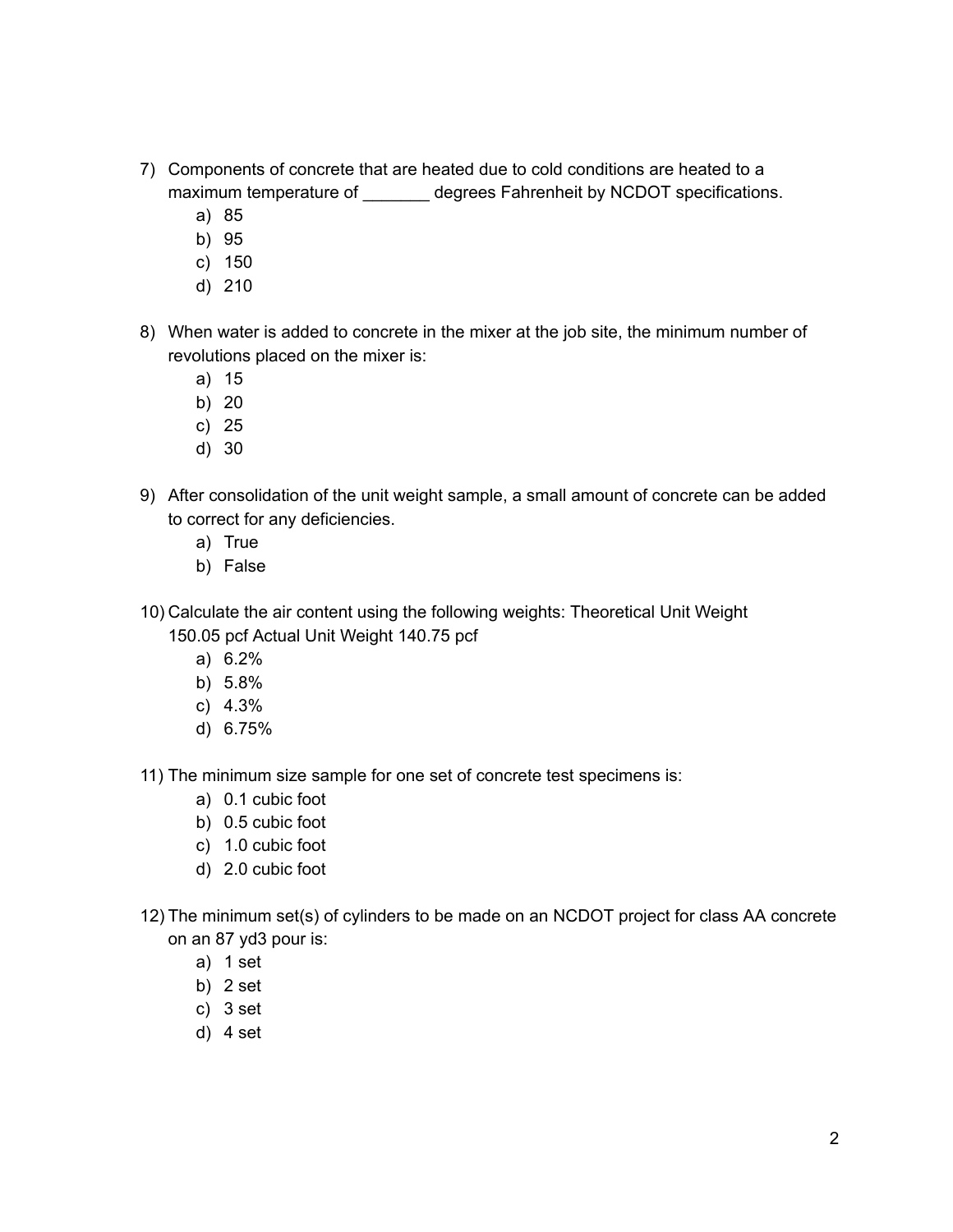- 13) By NCDOT specifications, fly ash may be substituted for Portland Cement up to percent by weight of the required cement.
	- a) 15
	- b) 20
	- c) 25
	- d) 30

14) The slump test has to be completed within \_\_\_\_\_\_ minutes from the time concrete is introduced into the cone.

- a) 2.0
- b) 2.5
- c) 3.0
- d) 5.0

15) \_\_\_\_\_\_\_\_\_\_\_\_\_\_\_\_ is used to dissolve the entrained air bubbles when performing the Chace Air Indicator test.

- a) Water
- b) Distilled Water
- c) 70% isopropyl alcohol
- d) 100% isopropyl alcohol

16) A curing day is defined as any consecutive **period**, during which the air temperature adjacent to the mass does not fall below \_\_\_\_\_ degrees Fahrenheit.

- a) 2 day, 40
- b) 12 hour, 40
- c) 24 hour, 35
- d) 24 hour, 40
- 17) The purpose of air entrainment is to retard the concrete, thereby increasing allowable placement time.
	- a) True
	- b) False
- 18) The allowable pH requirements for mixing water used to batch concrete in NCDOT projects ranges from \_\_\_\_\_ to \_\_\_\_\_\_.
	- a) 4.5-7.5
	- b) 3.0-8.0
	- c) 4.5-8.5
	- d) 4.0-8.5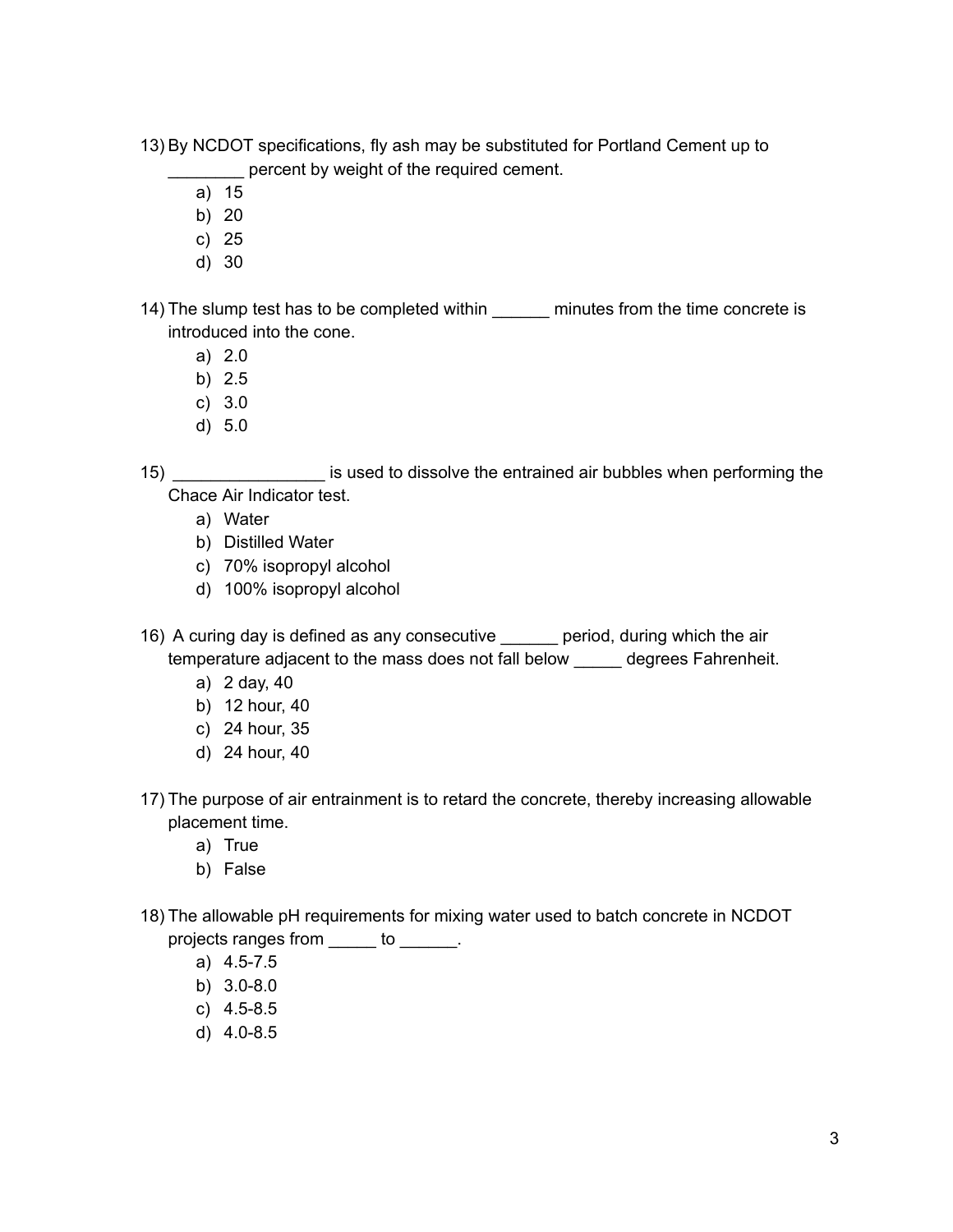- 19) The chemical reaction between water and cement is
	- a) Coarse aggregate
	- b) Admixture
	- c) Hydration
	- d) Fine aggregate
- 20) The type of cement which has the highest fineness and the highest amount of tricalcium silicate, both factors contributing to accelerated strength gain is:
	- a) Type I
	- b) Type II
	- c) Type III
	- d) Type IV
- 21) One gallon of water weighs:
	- a) 6.5 pounds
	- b) 62.4 pounds
	- c) 1 pound
	- d) 8.33 pounds
- 22) Time, temperature and moisture are three factors that affect the onerete mix.
	- a) Porosity
	- b) Reactivity
	- c) Curing
	- d) Humidity

23) The bonding agent used in a concrete mix is:

- a) Cement
- b) Ait entraining agent
- c) Retarder
- d) Water

24) The number one reason for using air in NCDOT concrete is:

- a) Workability
- b) Strength
- c) Durability
- d) Control of bleed water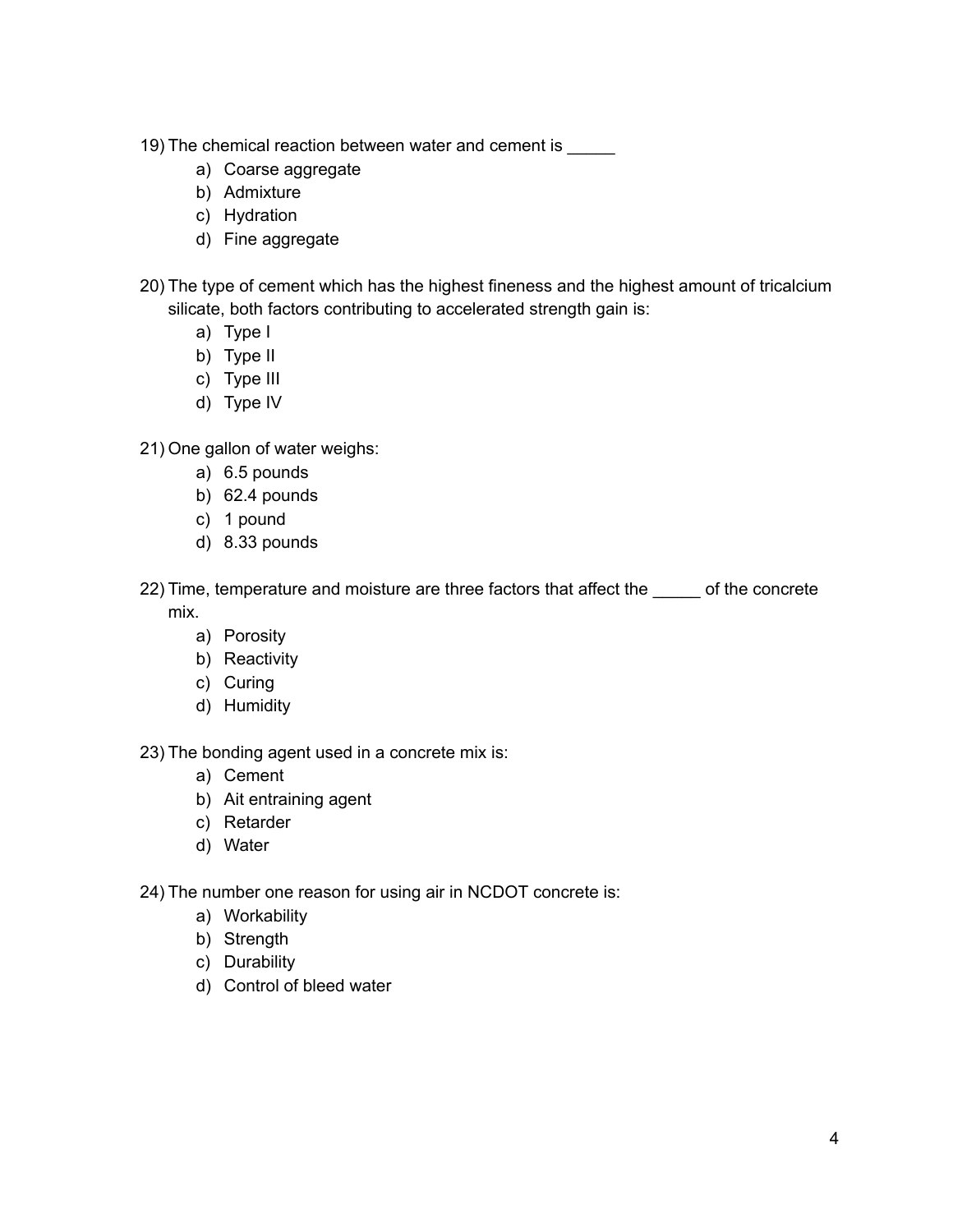- 25) Admixtures must be dispersed into the mixture with
	- a) Cement
	- b) Water
	- c) Fine aggregate
	- d) Coarse aggregate
- 26) Any opportunity, service, accommodation, use of facility, or other benefit made available for less than the fair market or normal value given in exchange for being influence in the discharge of one's duties or responsibilities defines \_\_\_\_\_
	- a) Conflict of interest
	- b) Gift
	- c) Favor
	- d) Luck
- 27) An approved set retarding admixture is required when placing concrete on the superstructure of a bridge
	- a) True
	- b) False
- 28) Only a few power plants produce an ideal fly ash that has a combination of high fineness and low carbon content
	- a) True
	- b) False
- 29) Increasing the amount of cement in a concrete mix while maintaining the same amount of water will most likely result in\_\_\_\_
	- a) Slow set
	- b) Ease of placement
	- c) High early strength
	- d) Lower strength
- 30) If a slump exceeds the maximum specified limit, a separate sample is immediately obtained from the same truck load and an additional test is performed.
	- a) True
	- b) False
- 31) If the average of two slump test results exceed the specified maximum slump, the load of concrete is \_\_\_\_.
	- a) Mixed with a good load
	- b) Accepted as reasonably close
	- c) Rejected
	- d) Placed in the structure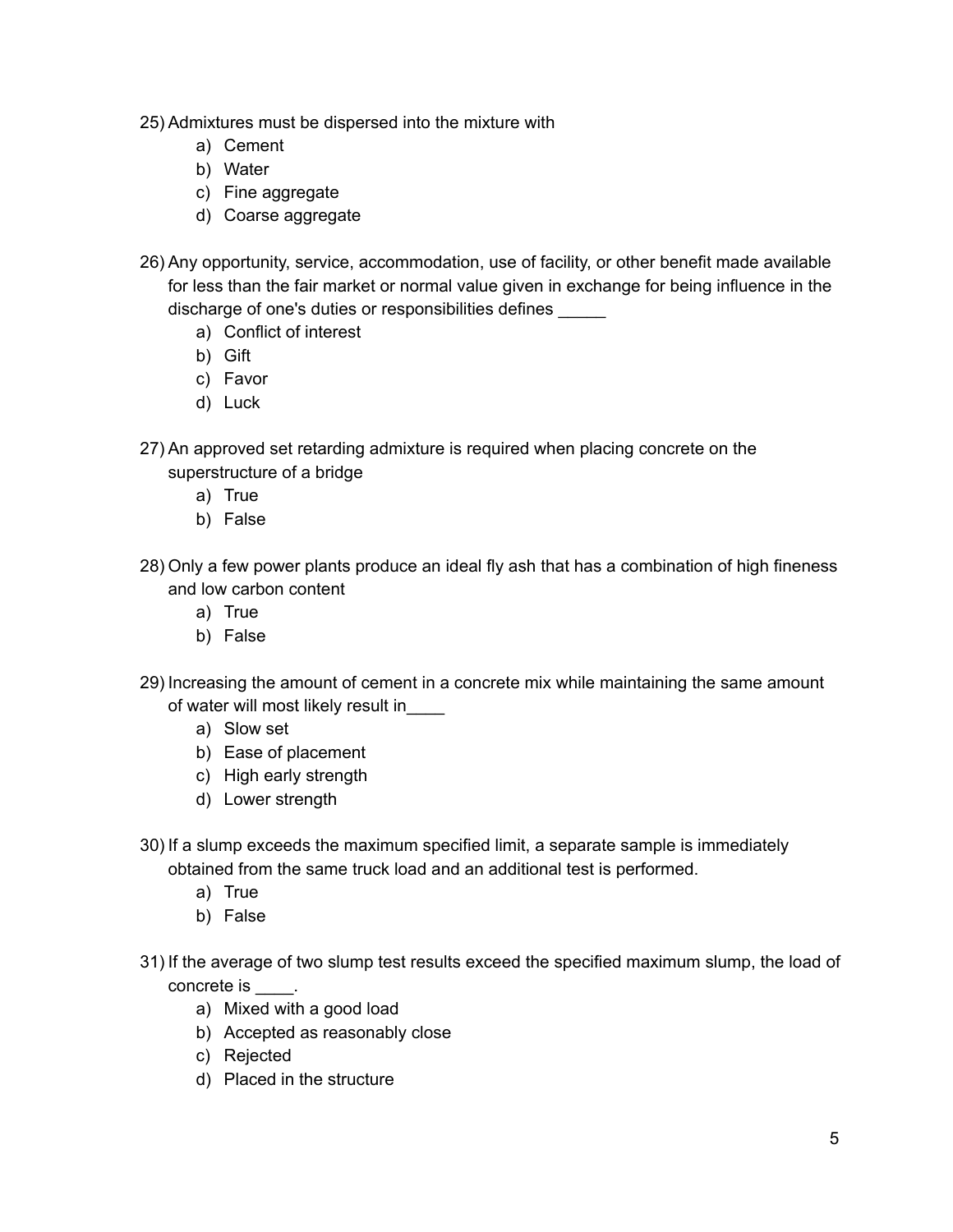- 32) When placement of concrete is by pumping, take the concrete acceptance sample from the discharge end of the pump
	- a) True
	- b) False

33) After placing the concrete, cure it for a period of full curing days

- a) 3
- b) 5
- c) 7
- d) 9
- 34) Apply moisture from a nozzle under pressure directly upon the concrete when using the water curing method.
	- a) True
	- b) false
- 35) The 2012 NCDOT Standard Specifications require a minimum of 3,000 pounds per square inch compressive strength in 7 days for latex concrete.
	- a) True
	- b) False
- 36) Do not load trucks used to agitate concrete with more than 40 % of the gross volume of the drum.
	- a) 20
	- b) 63
	- c) 50
	- d) 80
- 37) For central mixers, where mixer performance tests are made, the minimum mixing time shall not be less than seconds.
	- a) 50
	- b) 63
	- c) 120
	- d) 90
- 38) According to the 2012 Standard Specifications, the minimum amount of concrete which can be mixed or agitated in a transit mixer is
	- a) 20%
	- b) 63%
	- c) 50%
	- d) 80%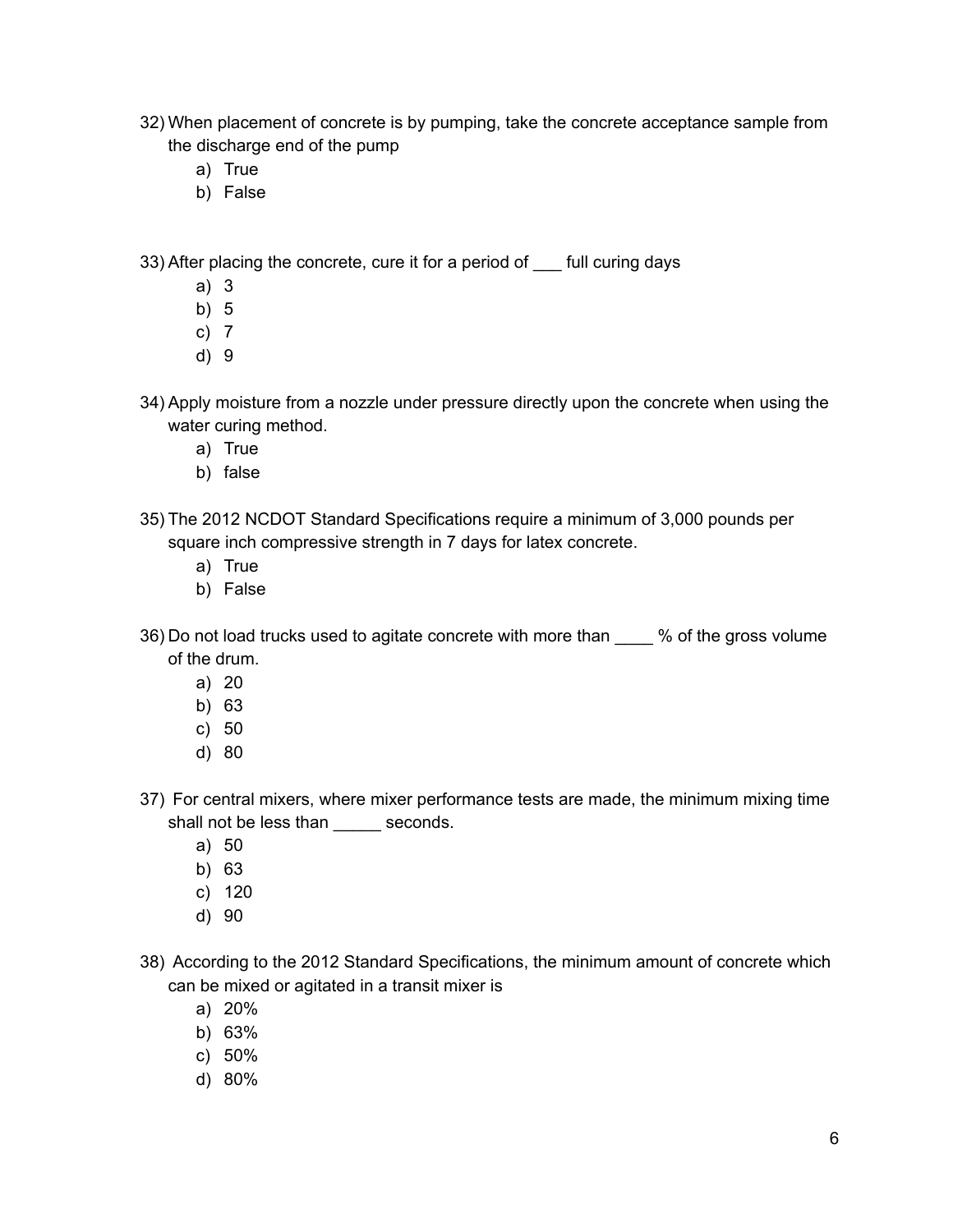39) The component most easiest and practical to cool is  $\qquad \qquad$ .

- a) Aggregate
- b) Water
- c) Cement
- d) Fly ash

40) Mix designs for structural concrete shall be submitted to the Engineer\_\_\_\_\_\_\_\_ days before proposed use.

- a) 5
- b) 15
- c) 25
- d) 35

41) When using central dispatching, each plant location must have a called indirect control of the batching operation.

- a) Certified Batcher
- b) Certified Field Technician
- c) Computer
- d) Truck driver
- 42) Any person who knowingly falsifies an inspection report or test report required by the Department of Transportation in connection with the construction of highways shall be guilty of a Class H Felony.
	- a) True
	- b) False
- 43) Transport compressive strength specimens to the laboratory within after they are made.
	- a) 72 hours
	- b) 48 hours
	- c) 7 days
	- d) 28 days
- 44) The **provides information about the moisture calculations made by the batcher** on the mix design during batching and is sent out with the first and the last load.
	- a) M&T Mix Design Form 312 U
	- b) M&T Batch Ticket Form 903
	- c) M&T Form 250
	- d) Project Diary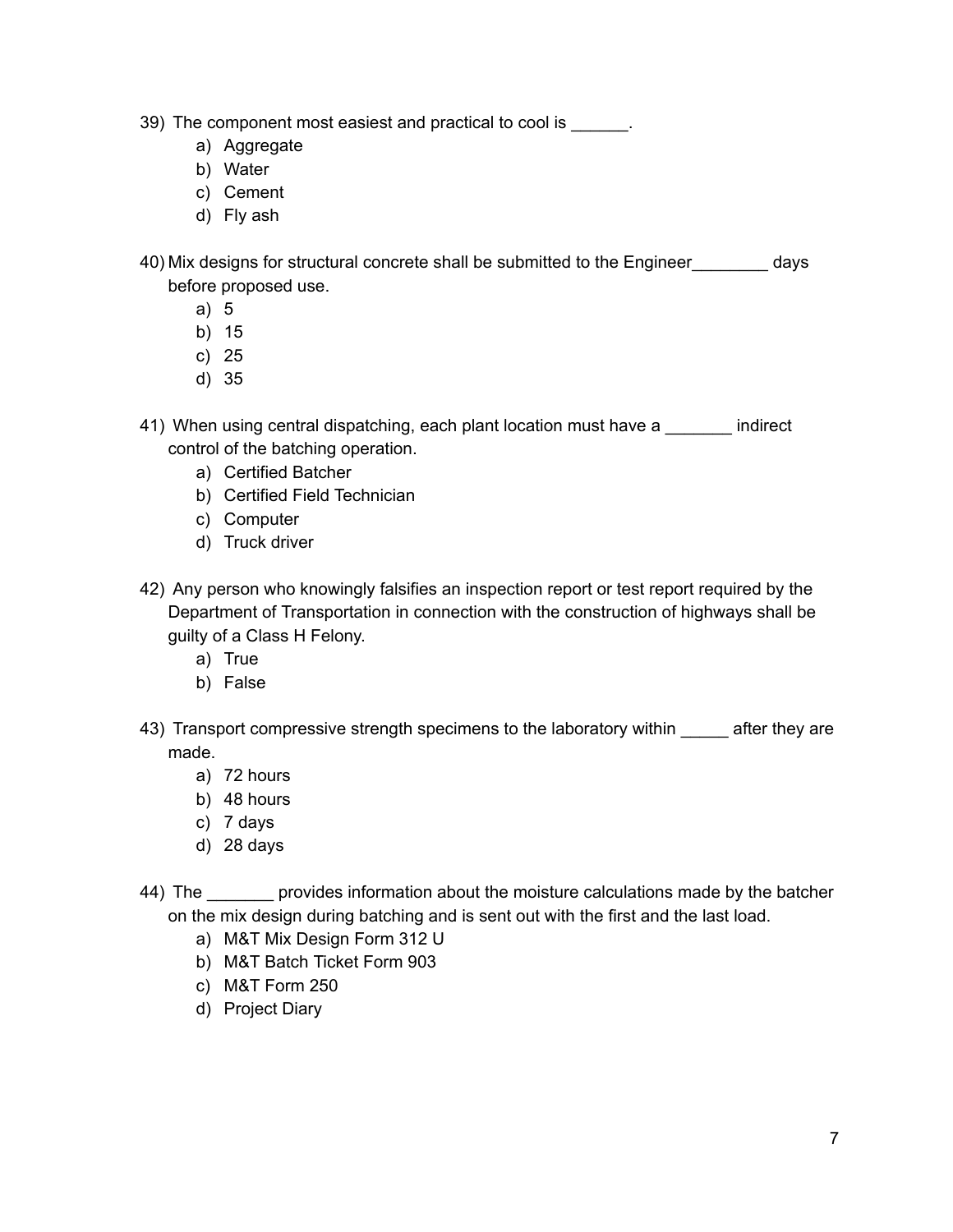- 45) A mixture of cement paste and fine aggregate is called:
	- a) Concrete
	- b) Mortar
	- c) Paste
	- d) Coarse aggregate
- 46) Alkali Silica Reactivity is
	- a) A chemical reaction that deteriorates hardened concrete
	- b) A chemical reaction that increases the porosity of the concrete
	- c) A chemical reaction that decreases the reactivity of the water and cement mix
	- d) A chemical reaction that creates materials
- 47) All members are to ensure that an atmosphere of ethical behavior is promoted and maintained at all times.
	- a) True
	- b) False
- 48) For the slump test, the cones should be filled in layer (s)
	- a) 3
	- b) 2
	- c) 4
	- d) 1
- 49) Should the air under the insulation fall below degrees Fahrenheit during the protection period, immediately cover the concrete with canvas and framework and apply heat uniformly at a rate such that the air surrounding the concrete is less than 50 degrees Fahrenheit for the remainder of the protection period.
	- a) 30
	- b) 40
	- c) 50
	- d) 60

50) Acceptance of a concrete mix design for use on a NCDOT project is a \_\_\_\_\_ process

- a) Threefold
- b) Onefold
- c) Twofold
- d) Fourfold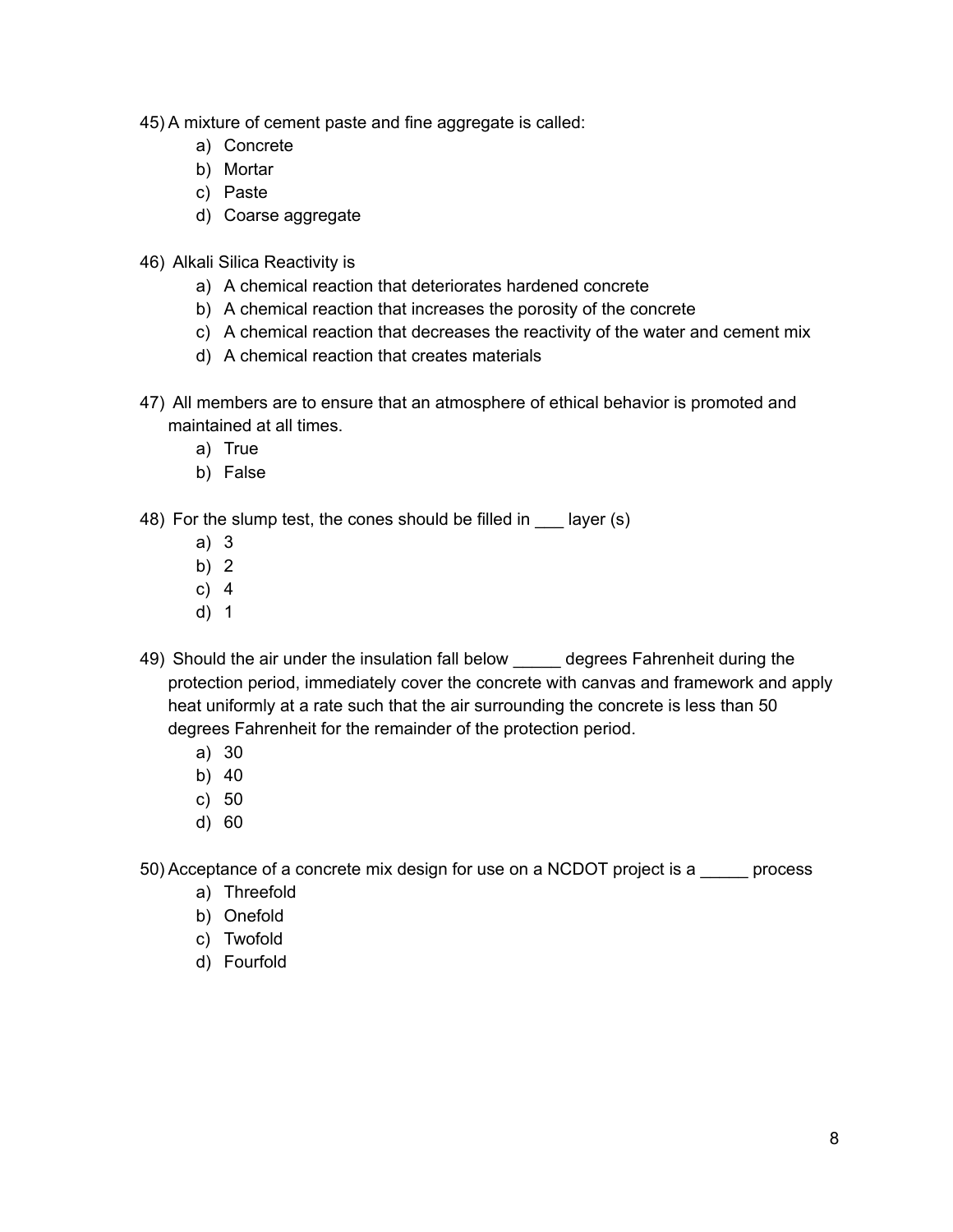## A n s w e r K e y

- 1. B) No correction is required
- 2. C) Each load
- 3. B) Strike off plate
- 4. B ) 5.9 %
- 5. A ) 2 0 4 0 %
- 6. B ) 4.5. 7.5
- 7. C) 150
- 8. C ) 2 5
- 9. A) True
- 1 0. A ) 6.2 %
- 11. C) 1.0 cubic foot
- 12. A) 1 set
- 1 3. B ) 2 0
- 1 4. B ) 2.5
- 15. C) 70% isopropyl alcohol
- 16. D) 24 hour, 40
- 17. B) False
- 18. C) 4.5-8.5
- 19. C) Hydration
- 20. C) Type III
- 21. D) 8.33 pounds
- 22. C) Curing
- 23. A) Cement
- 24. C) Durability
- 25. B) Water
- 26. C) Favor
- 27. A) True
- 28. A) True
- 29. C) High early strength
- 30. A) True
- 31. C) Rejected
- 32. A) True
- 33. C) 7
- 34. B) False
- 35. A) True
- 36. D) 80
- 37. A) 50
- 38. A) 20%
- 39. B) Water
- 40. D) 35
- 41. A)) Certified Batcher
- 42. A) True